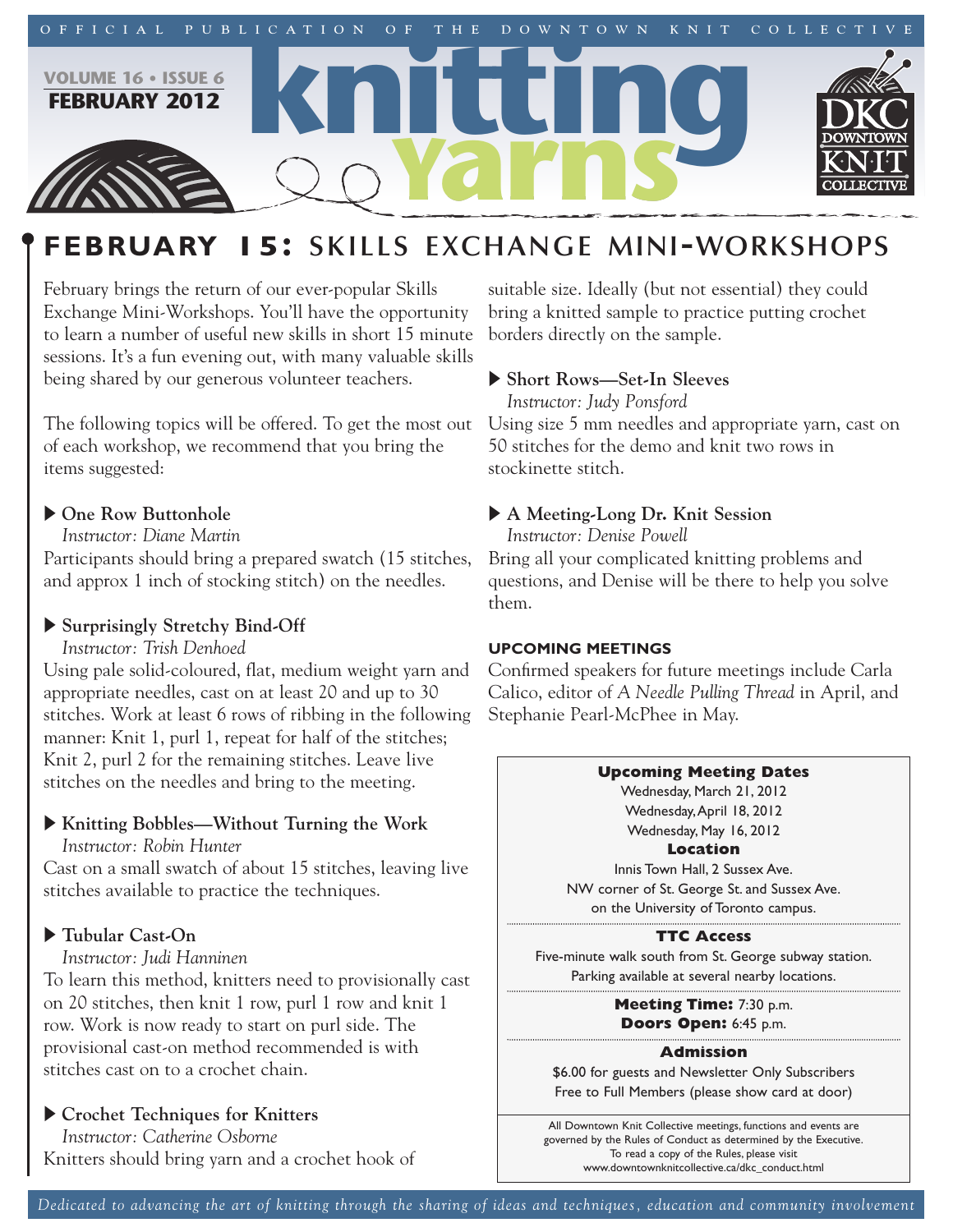# **HIGHLIGHTS OF THE JANUARY 2012 MEETING** by Heather Brady

Approximately 130 members and four guests attended our January meeting.

### **Announcements**

Can you believe the DKC is 15 years old? Members and the executive took some time to reminisce about a snowy January night in 1997 when the first meeting was held in a church basement next to the boiler room. About 15 people were expected (especially with a snowstorm raging outside) but the turnout was closer to 40. Robin Hunter recalled having to stand out in the hall to hear speaker Sally Melville. Carole asked how many in the audience were at that first meeting, and about 11 put up their hands. We've come a long way!

The nametag system was introduced at the January meeting, and they were wellreceived. Everyone received a pre-printed, re-useable tag and returned them at the end of the meeting.

June 9-17 has been designated World Wide Knit In Public Day. Yes, it's a whole week now. We're looking for a good public venue to sit and knit. City Hall? Yonge-Dundas Square? Should we knit a tent? Let's make some plans (more info on the back page).

Denise Powell was away, but we had a sneak preview of her winning Marlies scarf design. Considering that the scarf is 10 feet long, Denise is, needless to say, still working on it. The finished scarf will be unveiled at Pucks n' Purls on February 11 and presented to Duke the Dog.

The DKC has taken the plunge into social media. We have set up a Facebook page (DKCtoronto) and a Twitter account (**@DKCtoronto**). So by all means, follow, friend and retweet us!

## **Show & Tell**

Mairi showed three inspiring Icelandic shawls. She picked up a book during a nordic knitting cruise, and used all natural colours and shades of brown. She knit the first one with cobweb weight yarn, the second with coarser Icelandic yarn, and had to cast on 1000 stitches for the third. All three of them were beyond belief. Trish showed Fair Isle legwarmers and a matching hat. She used sock yarn for the

Fair Isle to great effect. She had also made a glittering linen stitch scarf. All projects were laid out on a table to be admired after the meeting.

Janet and Deborah had matching red shawls and sweaters they wore at the Vogue conference in New York City. They were informed to bring their finest red accessory, in support of The Heart Truth, but were only given a week and a half notice. They knit them up in a hurry.

Karen showed a pair of mittens, two sweaters and a red cabled coat. The mittens were the result of a two-day Lettuce Knit mitten workshop which featured "mitten day" and then "thumb day".

Elena is a new member, and show-andtelling right off the bat. She modeled a mohair wrap that she described as "a rectangle with sleeves". It fit beautifully with absolutely no shaping.

Carol Thomas showed a scarf featuring her own lace patterns. Using stretchy sock yarn, she came up with her own pattern through experimentation with knits and yarnovers. This provided a great lead-in to our guest speaker.

## **Raffle**

A skein of Katia Ondas Lux and accompanying pattern was won by Susanne Tabur. *The Knitter's Book of Socks* and a ball of OnLine sock yarn was won by Karen Wold. Two balls of Patons Lace and *Breathtaking* pattern booklet was won by Janet Hilson.

## **Guest Speaker**

Our January guest speaker, Carol Tomany, gave us a presentation entitled "Lace in the Forest." Carol said she is often asked where she gets her ideas, and prepared this presentation as a response. In her opinion, so many knitters are "this close" to becoming knitwear designers, and she wants to help them make that stretch.

Her first stop on the designer's journey is always the stitch dictionary. It's there she gets the first kernel of inspiration. Why reinvent the wheel? Thousands of stitch patterns are already out there. Where has Carol found inspiration? Her

beautiful slide show was filled with elements found in nature. Her Tree Scarf was inspired by bark on a tree outside her window, and she says this is a great place to start. You'll soon notice that the bark of every type of tree is completely different.

She went back to the tree for her second scarf in the series, Branches. This innovative design features a delicate branching pattern of yarn-overs framed by ruffles at the top and bottom reminiscent of the roots of a tree.

Of course at the top of the tree is another world of possibilities—leaves, buds, blossoms, even fruit. Carol's Leaf Scarf captures the essence of tiny spring leaves. She notes there are lots of colour choices, too. She has been trying to capture the exact gold of the tiny maple blossoms that come out before the leaves.

In her Pine Scarf, the lace pattern echoes the shape of a pine tree, with picot edging. She notes that you should always go back to your inspiration point when designing embellishments. What's at the bottom of the tree? In this case, needles and pine cones. In the case of the Fern Scarf, she used maidenhead fern as the central motif, then used the shape of the arrowhead fern in the borders to great effect.

What's next? Carol says there are infinite possibilities in nature. She's tackling starlight, moonlight, the atmosphere, the elements, the seasons, and even a Zodiac series. As a retired English teacher, she often looks to poetry for inspiration as well.

An audience member wanted to know what her design process involves, and if she uses paper when visualizing her patterns. Carol replied that she goes to bed with stitch dictionaries and leafs through them. After a while, when you look at things they will remind you of stitch patterns you see, and you can take it from there. You'll see knitting everywhere you look! She does occasionally use graph paper for charting.

We'd like to thank Carol for her inspiring presentation. DKC members are no doubt already starting to see knitting in nature, and nature in knitting.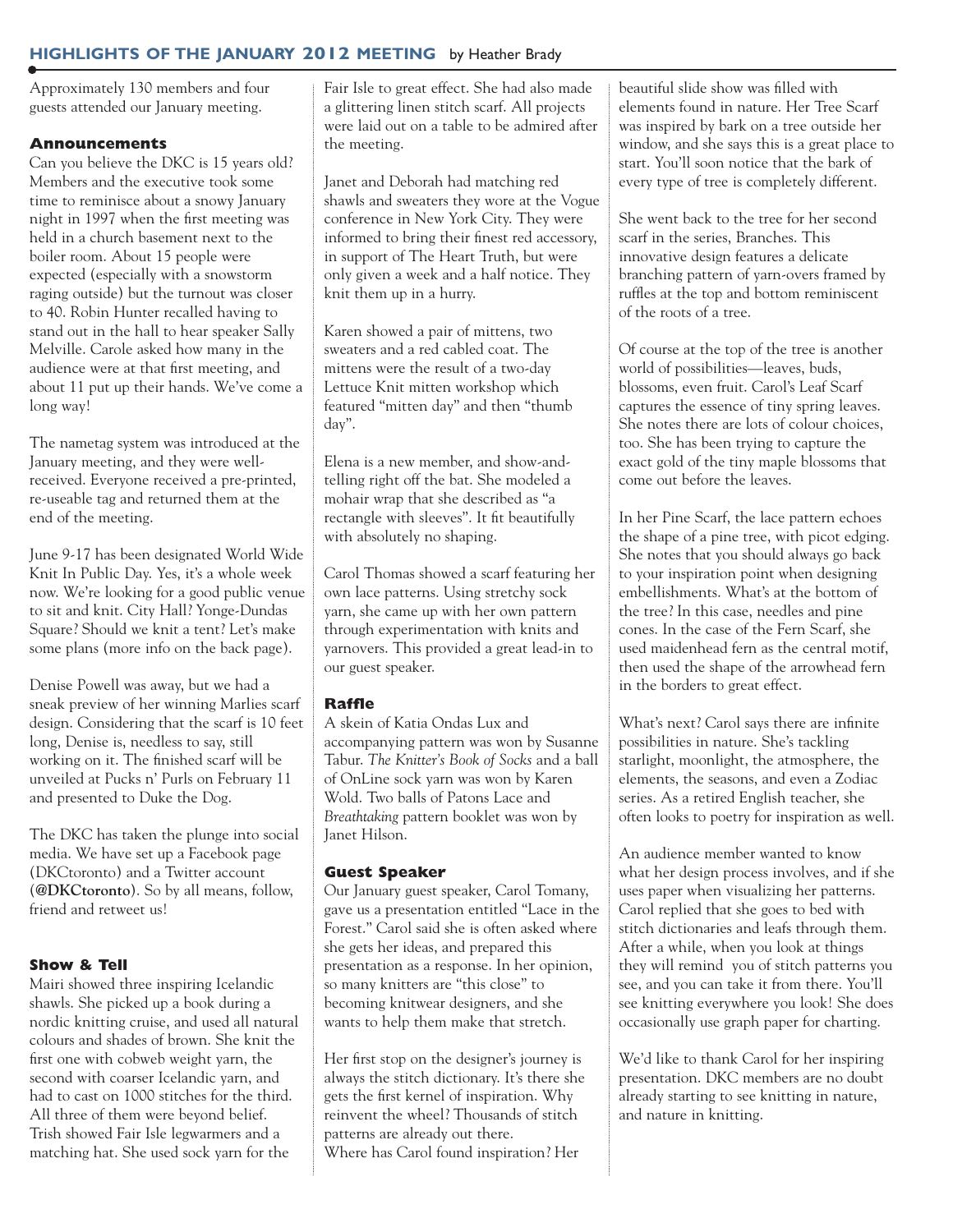### **FOCUS GROUP REPORT** by Edna Zuber

As previously reported in the December 2011 newsletter, a Downtown Knit Collective(DKC) Focus Group met in late October to create a Customer Value Proposition and to consider how the guild could appeal to more members, particularly young people. The Customer Value Proposition the focus group suggested was 'Advancing the art and community of knitting'.

The focus group thought that the DKC is a great guild that is much more to its members than just meetings. While some refinements could polish its image and make it appeal to more members, the core of the guild is sound. The reasons people belong to the DKC and attend its meetings fell into several themes, the most prominent of which were socialization and networking with other knitters; thus there were suggestions to enhance the social experience.

#### **Name Tags**

It was suggested that members wear name tags at meetings. These would be available at the door for each meeting and returned at the end of the meeting for recycling. This would help everyone remember each others names, encouraging conversation and also identify non-members and people attending for the first time. A group of volunteers could then ensure that new folks are given a warm welcome and introduced to others. Disposable name tags were used at the December meeting, with reuseable nametags introduced at the January meeting.

#### **Meeting Space**

The feeling was that the meeting space is adequate with good parking and TTC access. However, there are drawbacks. The space is awkward, dark and poorly lit. Access is by stairs, and wheelchair access is difficult. The space is not conducive to socialization,a primary reason for attendance. If a better, well-lit venue could be acquired within our budget and other requirements, it would be beneficial. In the current space, it is important to do everything possible to make it more welcoming. Finding meeting space to meet all the needs of the DKC within our financial budget is a big project. The contract for the 2012/13 DKC fiscal year will be signed in early2012, so no change is possible for next year. The DKC executive suggested that a volunteer committee be formed from the DKC membership to manage this project. The committee's terms of reference would include developing the criteria for DKC meeting space and bringing forward to the executive well-researched proposals for alternative space by November 2012.

#### **Volunteers**

The DKC needs to engage more of its members in volunteer activities. Volunteering should be an expectation of membership. Many members would welcome an opportunity to contribute in meaningful ways that matches their talents and time availability to the needs of the guild.There is presently no mechanism for engaging volunteers. It was suggested that data such as demographics, skills and volunteer preferences be collected each year via membership forms. There is a questionnaire in development that could provide the baseline data. A DKC member who has had experience with a web-based guild volunteer organization and management system is willing to set up a similar

system for the DKC, but would need to be paired with a volunteer with skills in web design.

#### **Vendor Participation at Meetings**

Many people enjoy having vendors at meetings, and miss having Marsha bringing her books to meetings. The executive has been unsuccessful in enticing Marsha back since she moved, however, we are actively seeking vendors willing to display and sell at our meetings. In addition, we have a call out for craftspeople and members to sell their wares, too.

#### **Focus Groups**

This ad hoc focus group recommended that focus groups be held regularly 1-2 times per year. The executive will be organizing these for the spring and fall for volunteer participants. The topics will be announced with the call for volunteers.

#### **Ideas for DKC Meetings and Activities**

These ideas for meetings and other activities will be included in the upcoming member survey to gain broader opinion before we move forward with them:

• **Annual General Meeting (AGM)**. Currently the membership receives a statement of income and expenses in the June newsletter and ad hoc motions may be brought forward to the membership. The idea was to distribute a more fulsome financial report and motions in advance of a meeting with a short AGM. Members would have the information to actively participate in guild business and make suggestions.The executive noted that since the DKC fiscal year is September to June, the first opportunity for this type of meeting would be September when the financial year is complete.

• **Exhibit of "Then and Now" knitting**. Participants at this meeting would display paired knit pieces; their first attempt and a current example. Another guild found this inspired new or less experienced knitters and demonstrated that they too could master a new technique.

• **Guild knitting contest**. For the contest, guild members enter garments and accessories into sub-categories. There are two prize levels; one decided by judges and the other by members. The group wondered if this could be part of a meeting or perhaps part of the Knitter's Frolic.

• **More high-profile speakers**. While everyone wanted more high profile speakers, the cost is high since it includes travel, maintenance and fees. Sometimes the DKC is fortunate enough to engage a speaker who lives locally or is in Toronto for another purpose, thereby avoiding travel and hotel costs. Suggestions to defray costs were the use of Skype technology and leveraging DKC member "connections" with potential speakers.

• **Knitting workshops with high-profile instructors**. The group wondered if the DKC should consider organizing an event similar to the Knit East, three days of workshop classes with a marketplace, held in St. Andrews NB in the fall of 2011. There were many high-profile instructors such as Cat Bordhi, Jane Thornley, Lucy Neatby, Veronik Avery and the Yarn Harlot, Stephanie Pearl-McPhee. There seemed to be an appetite among knitters to attend expensive courses as most were sold out. Since this type of event requires considerable planning and financial commitment, it also would require careful consideration.